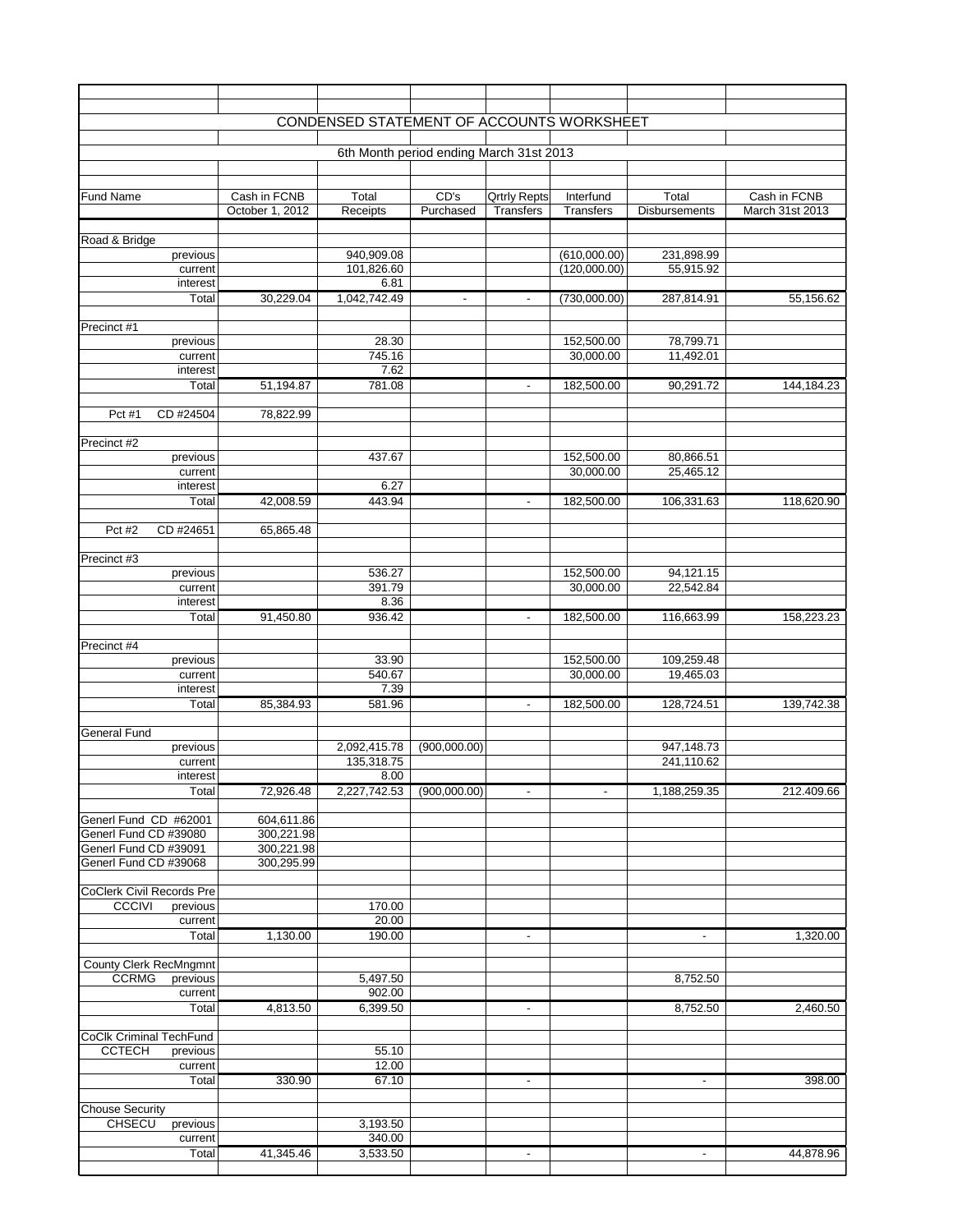| page 2                                          |                 |                 |           |                     |                  |                          |                 |
|-------------------------------------------------|-----------------|-----------------|-----------|---------------------|------------------|--------------------------|-----------------|
| <b>Fund Name</b>                                | Cash in FCNB    | Total           | CD's      | <b>Qrtrly Repts</b> | Interfund        | Total                    | Cash in FCNB    |
|                                                 | October 1, 2012 | Receipts        | Purchased | <b>Transfers</b>    | <b>Transfers</b> | <b>Disbursements</b>     | March 31st 2013 |
|                                                 |                 |                 |           |                     |                  |                          |                 |
| County Atty Fund                                |                 |                 |           |                     |                  |                          |                 |
| <b>COATTY</b><br>previous                       |                 | 1,210.00        |           |                     |                  | 1,795.02                 |                 |
| current                                         |                 | 585.00          |           |                     |                  | 409.72                   |                 |
| Total                                           | 12,713.46       | 1,795.00        |           |                     |                  | 2,204.74                 | 12,303.72       |
|                                                 |                 |                 |           |                     |                  |                          |                 |
| <b>District Clerk Archive Fnd</b>               |                 |                 |           |                     |                  |                          |                 |
| <b>DCARCH</b><br>previous                       |                 | 272.50          |           |                     |                  |                          |                 |
| current                                         |                 | 50.00           |           |                     |                  |                          |                 |
| Total                                           | 2,628.10        | 322.50          |           |                     |                  | $\blacksquare$           | 2,950.60        |
|                                                 |                 |                 |           |                     |                  |                          |                 |
| Dist Clerk Civil Records                        |                 |                 |           |                     |                  |                          |                 |
| DCCIVI previous                                 |                 | 695.00          |           |                     |                  | 3,104.00                 |                 |
| current                                         |                 | 100.00          |           |                     |                  |                          |                 |
| Total                                           | 4,730.55        | 795.00          |           |                     |                  | 3,104.00                 | 2,421.55        |
|                                                 |                 |                 |           |                     |                  |                          |                 |
| <b>District Clerk RecMngmn</b>                  |                 |                 |           |                     |                  |                          |                 |
| <b>DCRMPF</b><br>previous                       |                 | 392.50          |           |                     |                  |                          |                 |
| current                                         |                 | 55.00           |           |                     |                  |                          |                 |
| Total                                           | 1,940.26        | 447.50          |           | $\blacksquare$      |                  | $\blacksquare$           | 2,387.76        |
|                                                 |                 |                 |           |                     |                  |                          |                 |
| <b>District Clerk Criminal Tech</b>             |                 |                 |           |                     |                  |                          |                 |
| <b>DCTECH</b><br>previous                       |                 | 112.00          |           |                     |                  | $\blacksquare$           |                 |
| current                                         |                 |                 |           |                     |                  | $\overline{\phantom{a}}$ |                 |
| Total                                           | 80.00           | 112.00          |           | $\sim$              |                  | $\sim$                   | 192.00          |
|                                                 |                 |                 |           |                     |                  |                          |                 |
| Forfeiture & Seizure Fund                       |                 |                 |           |                     |                  |                          |                 |
| <b>FORSEI</b><br>previous                       |                 |                 |           |                     |                  | $\blacksquare$           |                 |
| current                                         |                 |                 |           |                     |                  | $\blacksquare$           |                 |
| Total                                           | 201.75          | $\blacksquare$  |           |                     |                  | $\blacksquare$           | 201.75          |
|                                                 |                 |                 |           |                     |                  |                          |                 |
| Supplemntl Guardianship                         |                 |                 |           |                     |                  |                          |                 |
| <b>GUARD</b><br>previous<br>curent              |                 | 300.00<br>40.00 |           |                     |                  | $\blacksquare$           |                 |
| Total                                           | 1,424.00        | 340.00          |           |                     |                  |                          | 1,764.00        |
|                                                 |                 |                 |           |                     |                  | $\blacksquare$           |                 |
| <b>Historical Books</b>                         |                 |                 |           |                     |                  |                          |                 |
| <b>HISSOC</b><br>previous                       |                 |                 |           |                     |                  |                          |                 |
| curent                                          |                 |                 |           |                     |                  | 476.31                   |                 |
| Total                                           | 1,401.55        | $\blacksquare$  |           |                     |                  | 476.31                   | 925.24          |
|                                                 |                 |                 |           |                     |                  |                          |                 |
| <b>Justice Court Tech</b>                       |                 |                 |           |                     |                  |                          |                 |
| $\overline{\mathsf{previous}}$<br><b>JUSCOU</b> |                 | 1,464.00        |           |                     |                  | 100.00                   |                 |
| current                                         |                 | 6.00            |           |                     |                  |                          |                 |
| Total                                           | 21,530.63       | 1,470.00        |           |                     |                  | 100.00                   | 22,900.63       |
|                                                 |                 |                 |           |                     |                  |                          |                 |
| Law Enforcement                                 |                 |                 |           |                     |                  |                          |                 |
| <b>LAWENF</b><br>previous                       |                 |                 |           |                     |                  | 144.00                   |                 |
| current                                         |                 |                 |           |                     |                  |                          |                 |
| Total                                           | 435.58          | $\blacksquare$  |           |                     |                  | 144.00                   | 291.58          |
|                                                 |                 |                 |           |                     |                  |                          |                 |
| PreservatnVitalStat                             |                 |                 |           |                     |                  |                          |                 |
| <b>PVS</b><br>previous                          |                 | 216.00          |           |                     |                  | 2,022.84                 |                 |
| current                                         |                 | 48.00           |           |                     |                  |                          |                 |
| Total                                           | 4,142.80        | 264.00          |           |                     |                  | 2,022.84                 | 2,383.96        |
|                                                 |                 |                 |           |                     |                  |                          |                 |
| Records Mngmnt                                  |                 |                 |           |                     |                  |                          |                 |
| <b>RECMNG</b><br>previous                       |                 | 786.00          |           |                     |                  |                          |                 |
| current                                         |                 | 194.00          |           |                     |                  |                          |                 |
| Total                                           | 6,135.44        | 980.00          |           | ٠                   |                  | ٠                        | 7,115.44        |
| RecMngCD #24156                                 | 17,410.18       |                 |           |                     |                  |                          |                 |
|                                                 |                 |                 |           |                     |                  |                          |                 |